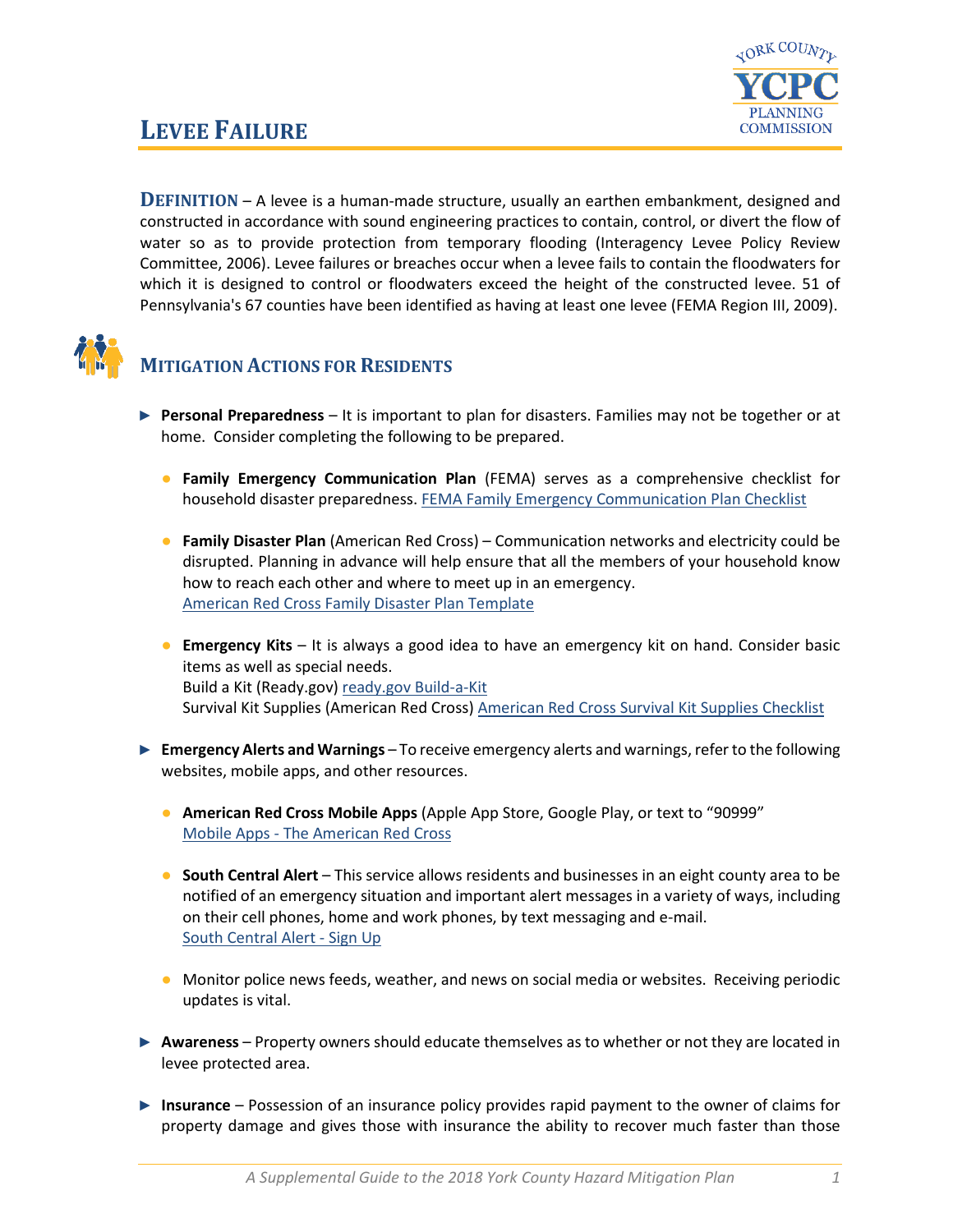

seeking to piece together other forms of assistance, which, in the long run, will not make up the entirety of losses.

- ► **Structure Elevation** By raising a structure above the expected flood level, flood damages can be prevented. Behind an accredited levee, if a flood greater than the one percent annual chance flood occurs, there could be some damage to such elevated properties but considerably less than if the structures had been at the base flood elevation (BFE). In the SFHA, buildings are elevated to the BFE in the case of new construction, substantial improvements are made to existing buildings, and repairs are made to substantially damaged buildings to comply with the NFIP (FEMA, 2000)
- ► **Flood Proofing** Moving key or essential equipment from low-lying elevations within a structure to areas that would not be subject to flooding. Having building support systems such as computers, heating and air-conditioning units, and electrical stations located in the basement areas puts the functionality of the entire building at risk.

## **MITIGATION ACTIONS FOR MUNICIPALITIES**

- ► **Adopt the York County Hazard Mitigation Plan** by resolution or develop and implement a municipal hazard mitigation plan. [York County Hazard Mitigation Plan](http://ycpc.org/DocumentCenter/View/290/Hazard-Mitigation-Plan-PDF)
- ► **Prepare a Continuity of Operations Plan** to ensure that essential functions continue to be performed under a broad range of circumstances, protecting residents and minimizing business interruption. Consider what capital improvements are needed to adequately protect business or properties[. FEMA Continuity of Operations Brochure](https://www.fema.gov/pdf/about/org/ncp/coop_brochure.pdf)
- ► **Prepare an Emergency Operations Plan** which describe who will do what, as well as when, with what resources, and by what authority – before, during, and immediately after an emergency. [FEMA Guide for All Hazards Emergency Operations Planning Guide](https://www.fema.gov/pdf/plan/slg101.pdf)
- ► **Coordination** Develop pre-disaster Memorandums of Agreements or Memorandum of Understanding with adjacent jurisdictions. Build partnerships (neighborhoods, emergency management/first responders, businesses, utility service providers, and local government agencies to strengthen response and recovery.
- ► **Public Education and Outreach** Educate residents regarding risk and impact of hazards, how to prepare and protect themselves and their property. Facilitate funding for mitigation measures and technical assistance programs that address measures that citizens can take. Raise awareness of levee issues, facilitate cooperation, and provide a forum for the exchange of information.
- ► **Vulnerability Analysis** Conduct a vulnerability analysis to enhance mitigation and inform development. Determine whether critical or essential facilities require mitigation and retrofitting such as wet or dry flood proofing.